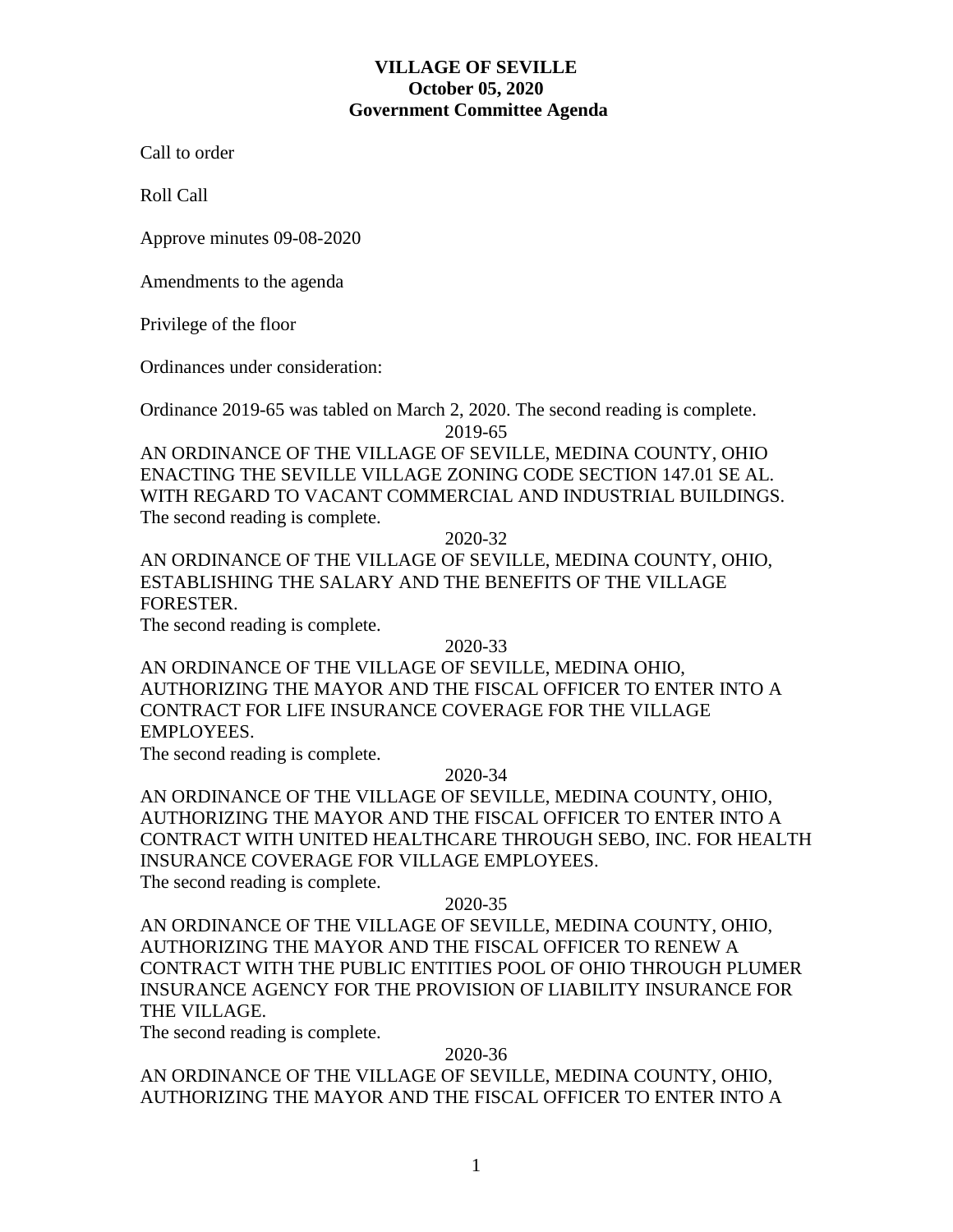CONTRACT WITH GUARDIAN THROUGH SEBO, INC. FOR DENTAL INSURANCE FOR VILLAGE EMPLOYEES.

The second reading is complete.

#### 2020-37

AN ORDINANCE OF THE VILLAGE OF SEVILLE, MEDINA COUNTY, OHIO, AUTHORIZING THE MAYOR AND THE FISCAL OFFICER TO ENTER INTO A CONTRACT WITH GUARDIAN THROUGH SEBO, INC. FOR VISION INSURANCE COVERAGE FOR VILLAGE EMPLOYEES. The second reading is complete.

2020-39

AN ORDINANCE OF THE VILLAGE OF SEVILLE, MEDINA COUNTY, OHIO, AMENDING ORDINANCE 2013-08 AS AMENDED ESTABLISHING AN EMPLOYEE HANDBOOK TO ADD A COMPUTER PASSWORD POLICY. The first reading is complete.

2020-40

AN ORDINANCE OF THE VILLAGE OF SEVILLE, MEDINA COUNTY, OHIO, AMENDING THE VILLAGE OF SEVILLE'S SALARY AND BENEFITS CODE RELATED TO MERIT RAISES FOR EMPLOYEES FOR THE YEAR 2021. The first reading is complete.

2020-41

AN ORDINANCE OF THE VILLAGE OF SEVILLE, MEDINA COUNTY, OHIO, AMENDING THE VILLAGE OF SEVILLE'S SALARY AND BENEFITS CODE RELATED TO WAGES OF EMPLOYEES OF THE VILLAGE OF SEVILLE FOR THE YEAR 2021.

The first reading is complete.

2020-42

AN ORDINANCE OF THE VILLAGE OF SEVILLE, MEDINA COUNTY, OHIO, APPROVING, ADOPTING AND ENACTING THE 2021 EDITION OF THE MODEL OHIO MUNICIPAL CODE, PUBLISHED BY THE AMERICAN LEGAL PUBLISHING CORPORATION, FOR THE VILLAGE OF SEVILLE, OHIO; REPEALING ORDINANCE IN CONFLICT THEREWITH; AND PUBLISHING THE ENACTMENT OF NEW MATTER.

The first reading is complete.

#### 2020-43

AN ORDINANCE OF THE VILLAGE OF SEVILLE, MEDINA COUNTY, OHIO, AUTHORIZING THE MAYOR AND FISCAL OFFICER TO ENTER INTO A CONTRACT FOR CLEANING SERVICES.

The first reading is complete.

# 2020-44

AN ORDINANCE OF THE VILLAGE OF SEVILLE, MEDINA COUNTY, OHIO, AMENDING ORDINANCE 92-23 IMPOSING LIABILITY UPON LANDOWNERS FOR UNPAID BOARD OF PUBLIC AFFAIRS UTILITY BILLS, REGARDLESS OF USER.

The first reading is complete.

#### 2020-46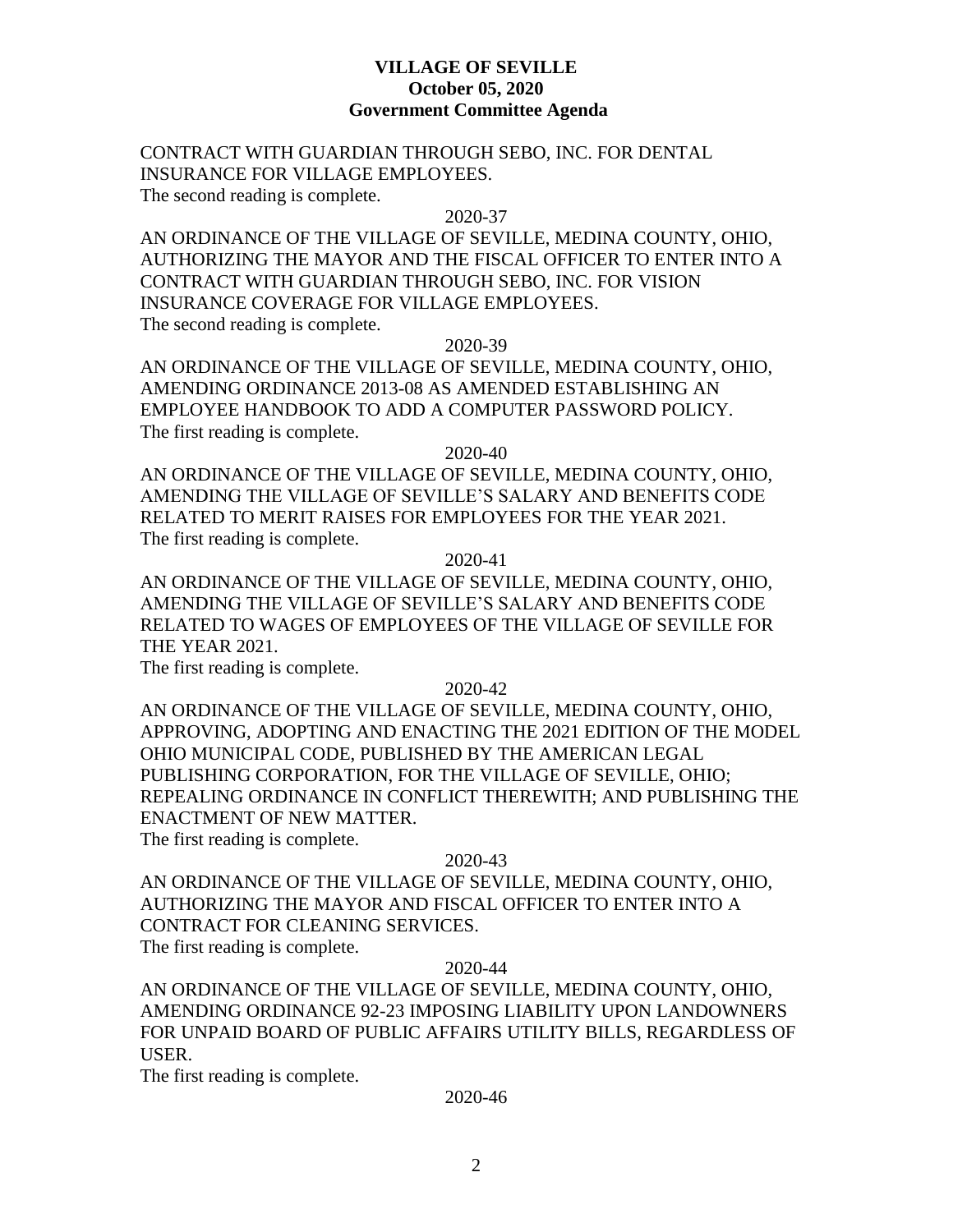AN ORDINANCE OF THE VILLAGE OF SEVILLE, MEDINA COUNTY, OHIO, AMENDING THE SEVILLE VILLAGE ZONING CODE SECTION 611 WITH REGARD TO THE MIXED-USE OVERLAY DISTRICT (MU). The first reading is complete.

2020-47

AN ORDINANCE OF THE VILLAGE OF SEVILLE, MEDINA COUNTY, OHIO, AUTHORIZING THE SUPERINTENDENT OF THE BOARD OF PUBLIC AFFAIRS TO ENTER INTO A CONTRACT WITH COMDOC FOR DOCUMENT MANAGEMENT EQUIPMENT.

The first reading is complete.

2020-49

AN ORDINANCE OF THE VILLAGE OF SEVILLE, MEDINA COUNTY, OHIO, AUTHORIZING THE MAYOR AND THE FISCAL OFFICER TO ENTER INTO AN AGREEMENT WITH THE BOARD OF COUNTY COMMISSIONERS OF MEDINA COUNTY, OHIO RELATIVE TO THE PURCHASE OF MATERIALS. The first reading will be on 10-13.

2020-50

AN ORDINANCE OF THE VILLAGE OF SEVILLE, MEDINA COUNTY, OHIO, RATIFYING AND CONFIRMING THE RENEWAL OF AN EXISTING AGREEMENT WITH THE MEDINA COUNTY PUBLIC DEFENDER COMMISSION RELATIVE TO THE COST OF INDIGENT REPRESENTATION. The first reading will be on 10-13.

2020-51

AN ORDINANCE OF THE VILLAGE OF SEVILLE, MEDINA COUNTY, OHIO, ESTABLISHING APPROPRIATIONS OF THE YEAR 2021.

The first reading will be on 10-13.

2020-52

AN ORDINANCE OF THE VILLAGE OF SEVILLE, MEDINA COUNTY, OHIO, APPROVING THE VILLAGE'S BUDGET FOR THE YEAR 2021. The first reading will be on 10-13.

2020-53

AN ORDINANCE OF THE VILLAGE OF SEVILLE, MEDINA COUNTY, OHIO, APPROVING THE MEDINA COUNTY SOLID WASTE MANAGEMENT DISTRICT'S AMENDED DRAFT SOLID WASTE MANAGEMENT PLAN, AND DECLARING AN EMERGENCY. The first reading will be on 10-13.

2020-54

AN ORDINANCE OF THE VILLAGE OF SEVILLE, MEDINA COUNTY, OHIO, ESTABLISHING CHAPTER 115 OF THE SEVILLE CODIFIED ORDINANCES REGULATING HOME SALES WITHIN THE VILLAGE. The first reading will be on 10-13.

Resolutions: